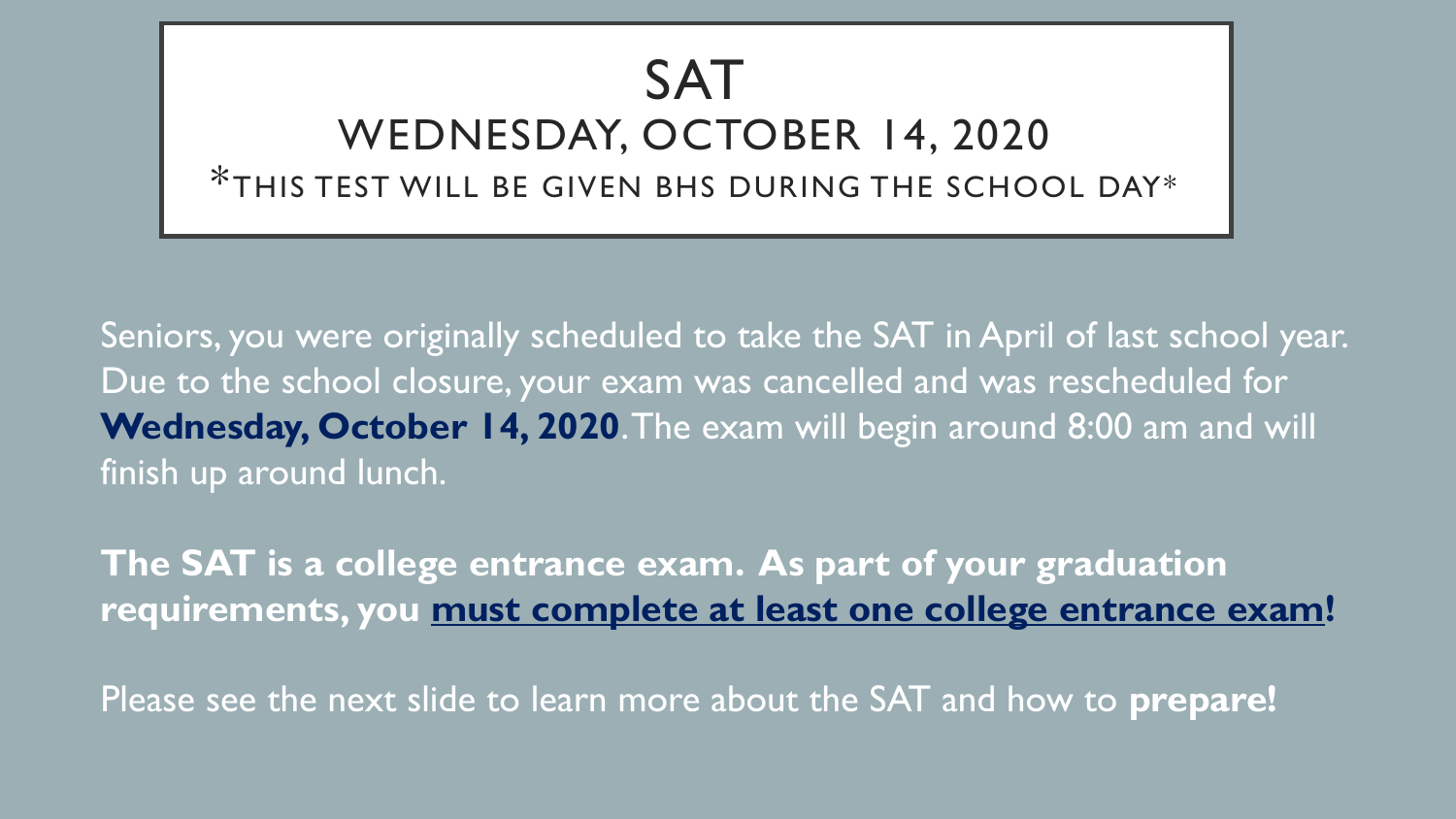## SAT @ BHS OCTOBER 14, 2020

#### **General Info**

- SAT "Scholastic Aptitude Test"
- Similar to the PSAT
- You do not need to register for this exam on your own. The Counseling Office has registered you for this exam.
- This exam will cost you \$\$\$ to take at another location, if you are not present for the BHS test. Make sure you're at school!  $\odot$
- Test is made up of 4 timed sections: Reading, Writing, Math (With & Without Calculator)
- Composite Score (Overall Score) (400-1600 Points Possible)
- Sub scores (EBRW & Math) (200-800 Points Possible)
- Higher Scores = College acceptance rate increases and scholarship opportunities increase = Less expensive to attend college!!!! (YAY!)
- Visit collegeboard.org to create a student account to be used for accessing scores and for study material

#### **What to Bring on Test Day**

- Two #2 Pencils
- Approved Calculator
- **Water Bottle**

 $*$ Test will be void if you are caught looking at your cellphone or if it goes off during testing. $*$ PLEASE KEEP YOUR PHONE IN YOUR CAR, LOCKER, etc.!!!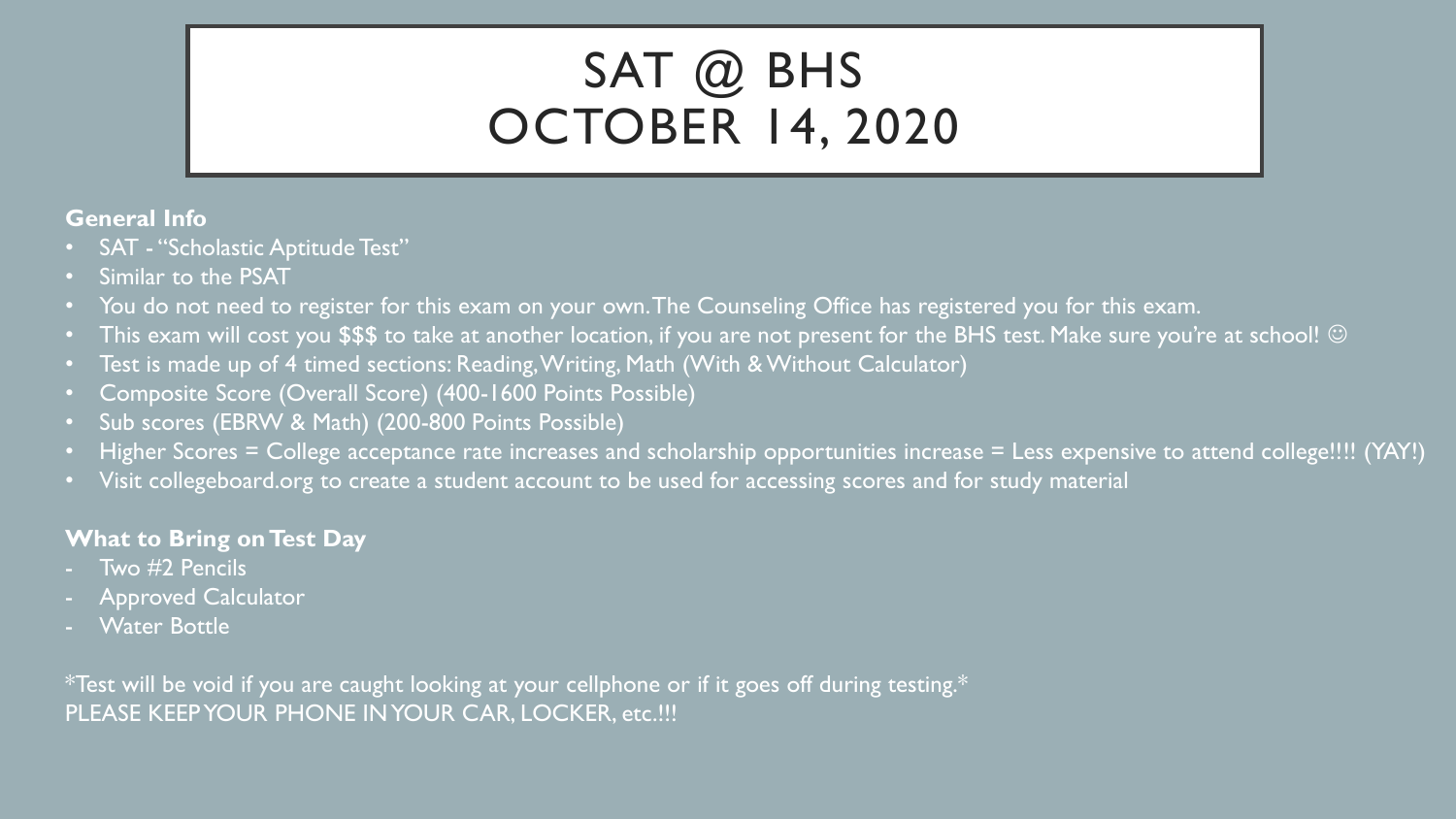## STUDY RESOURCES

#### **Online Study Resources:**

<collegereadiness.collegeboard.org/sat/practice/full-length-practice-tests>

Using the link above, you will be able to access 8 different downloadable SAT Practice Tests.

<collegereadiness.collegeboard.org/sat/practice/daily-practice-app>

Hard Copies of the SAT Practice Test are the Counseling Office! Come by and grab one!  $\odot$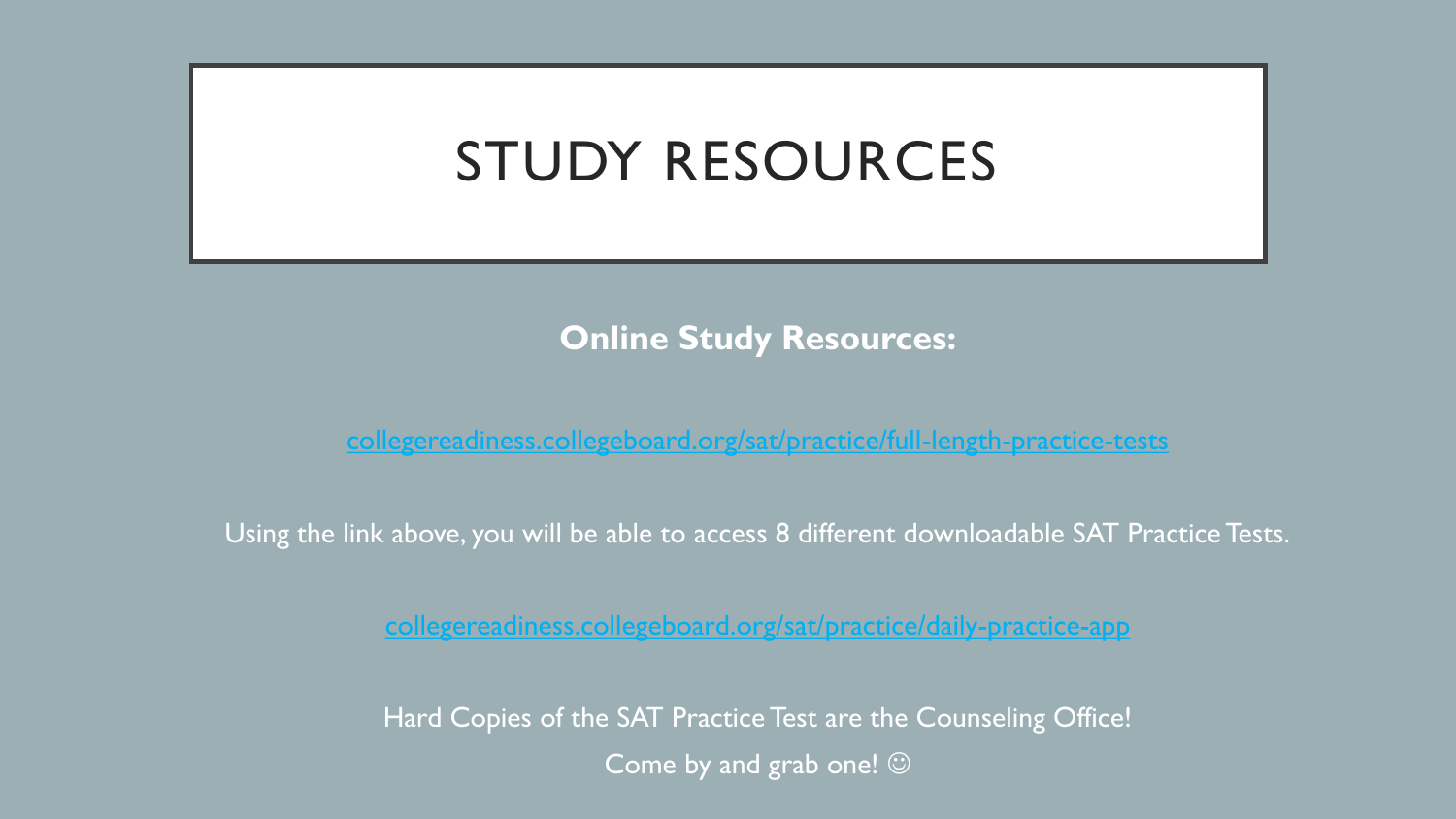# BHS CLASS OF 2021 SCORING DATA

### PSAT Data:

Your class had an average score of 831 on the PSAT, which you took in October of 2018. The PSAT is the exam we referred to as the "Practice SAT".

Do you remember!? © If you'd like to look at your individual scores, you can always sign into your **collegeboard.org** student account **or come see me**!

- BHS Mean Score 831
- Idaho Mean Score 914
- National Mean Score 933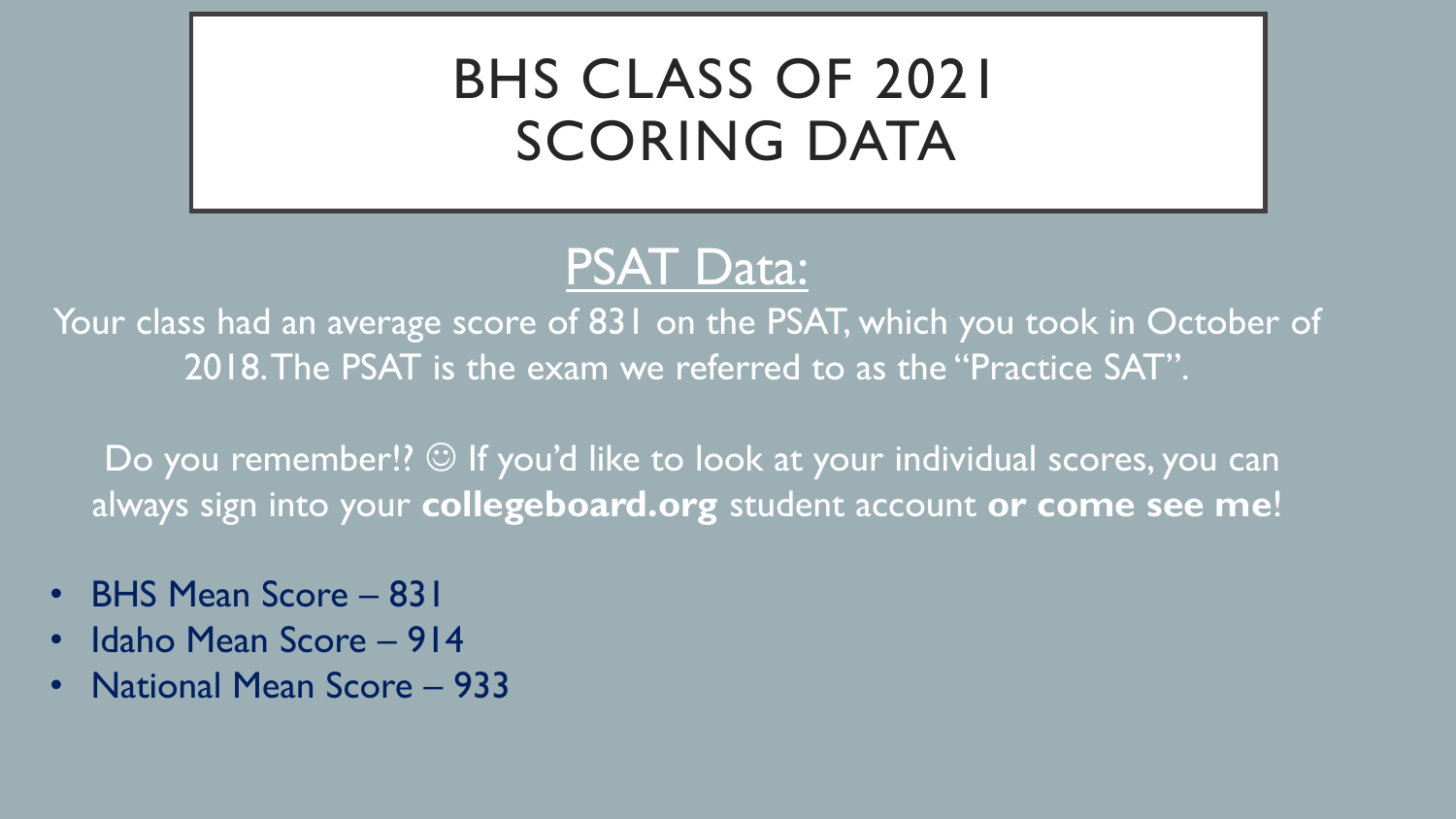## PAST SAT DATA



The scores below are the average scores of students who took the SAT in 2019.

- BHS Mean Score 906
- Idaho Mean Score 973
- National Mean Score 969

The goal we've set this year for your class is a mean score of 930. **If your class can meet this goal, we will have a party, early-out, some type of incentive or reward! You guys can do it!!** See the next slide for ways to practice and prepare for the SAT next month!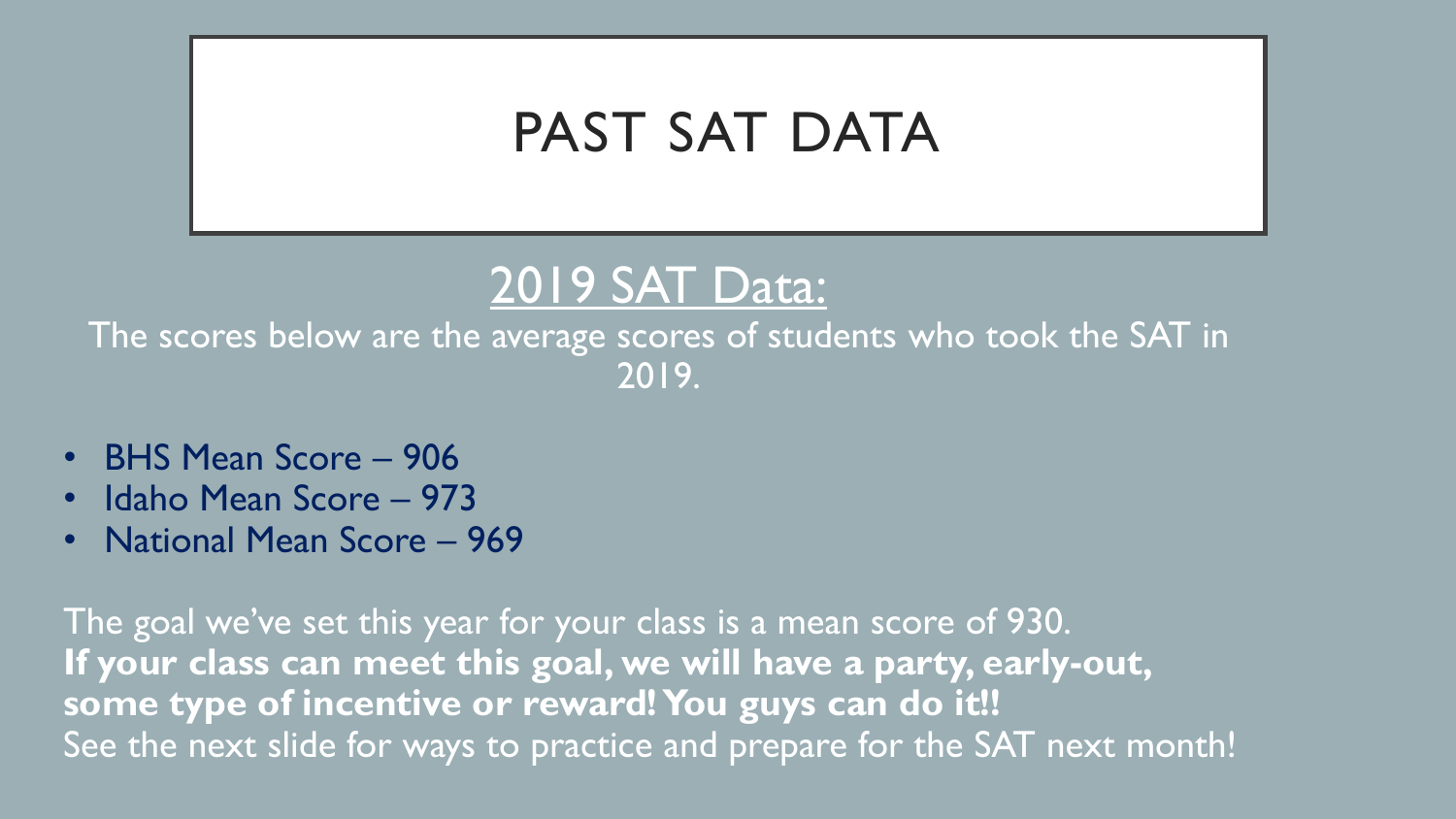### SCORES! WHEN WILL YOU HAVE THEM BACK!?!

Your scores will be delivered to the Counseling Office, via email, within 6 weeks of completing your test.

Students who create a College Board account will have faster access to their scores after taking the test on October 14.

\*You should have created your CollegeBoard account in Advisory, as a Sophomore! Use that same account to access your scores in the future and to sign in to take practice exams!\*